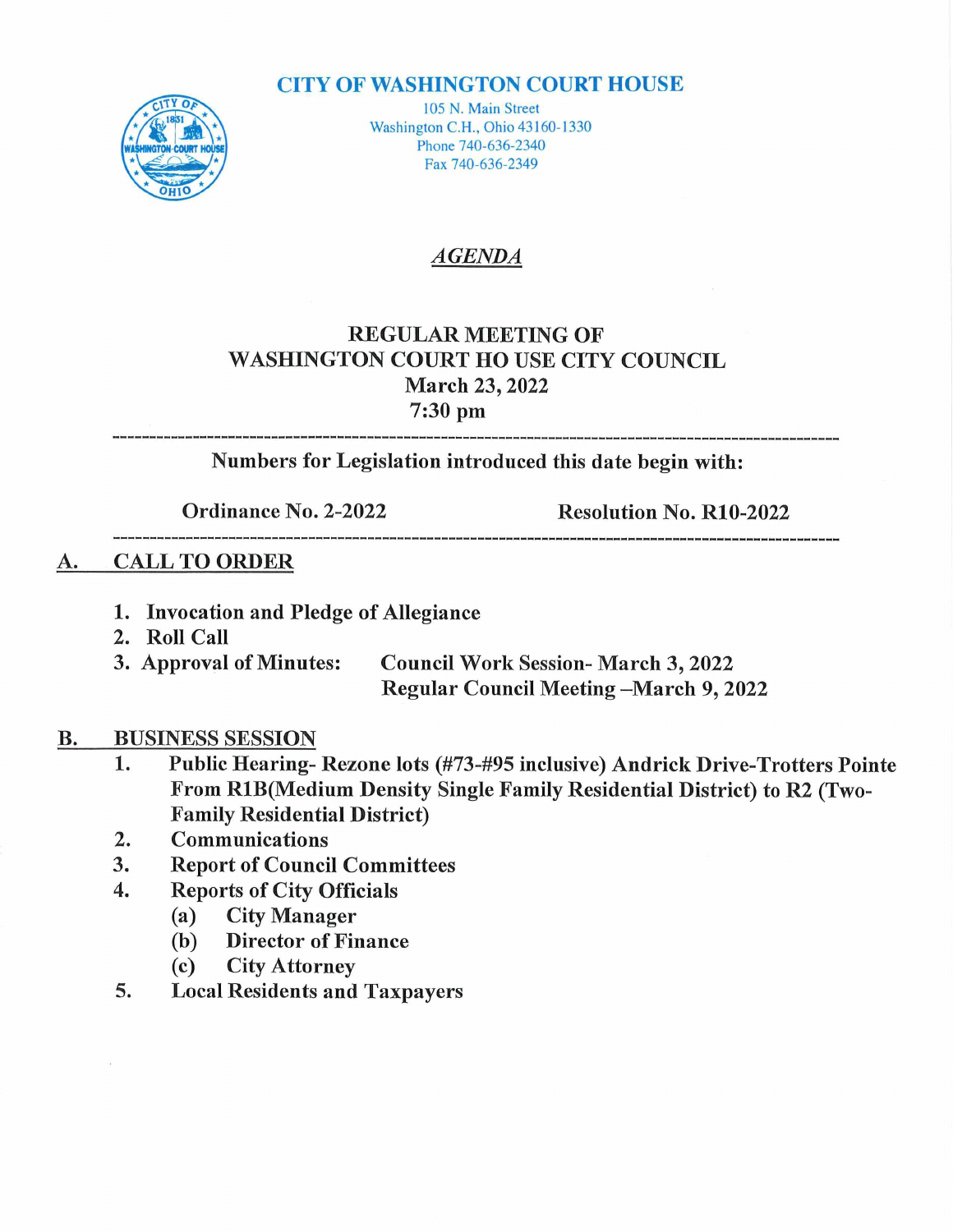#### C. LEGISLATION

#### 1. Legislation Previously Introduced

## A. ORDINANCE NO.1-2022 (third reading)

AN ORDINANCE AUTHORIZING THE CITY ADMINISTRATION TO CREATE THE AN ORDINANCE AUTHORIZING THE CITY ADMINISTRATION TO CREATE THE<br>JOB POSITION OF "TAX ADMINSTRATOR", PURSUANT TO THE DUTIES AND JOB POSITION OF "TAX ADMINSTRATOR", PURSUÀNT TO THE DUTIES AND<br>RESPONSIBILITIES ESPOUSED IN THE ATTACHED JOB DESCRIPTION AND RESPONSIBILITIES ESPOUSED IN THE ATTACHED JOB DESCRIPTION AND SETTING THE APPROPRIATE LEVEL OF COMPENSATION FOR THE JOB.

#### B. RESOLUTION NO. R6-2022 (second reading)

**RESOLUTION NO. R0-2022** (second reading)<br>RESOLUTION AUTHORIZING THE JOSEPH J. DENEN, CITY MANAGER OF A RESOLUTION AUTHORIZING THE JOSEPH J. DENEN, CITY MANAGER O<br>THE CITY OF WASHINGTON COURT HOUSE OR HIS DESIGNEE, TO AWARD THE CITY OF WASHINGTON COURT HOUSE OR HIS DESIGNEE, TO AWARD A<br>CONTRACT TO VORTEX USA INC. FOR THE PURCHASE OF A SPLASH PAD.

C. RESOLUTION NO. R7-2022 (second reading)

**RESOLUTION NO. R/-2022** (second reading)<br>RESOLUTION AUTHORIZING THE JOSEPH J. DENEN, CITY MANAGER OF A RESOLUTION AUTHORIZING THE JOSEPH J. DENEN, CITY MANAGER O<br>THE CITY OF WASHINGTON COURT HOUSE OR HIS DESIGNEE, TO AWARD THE CITY OF WASHINGTON COURT HOUSE OR HIS DESIGNEE, TO AWARD A CONTRACT TO NATIONAL FITNESS CAMPAIGN LP FOR THE PURCHASE OF OUTDOOR FITNESS EQUIPMENT. CONTRACT TO NATIONAL FITNESS CAMPAIGN LP FOR THE PURCHASE OF

D. RESOLUTION NO. R8-2022 (second reading)

RESOLUTION AUTHORIZING THE JOSEPH J. DENEN, CITY MANAGER OF A RESOLUTION AUTHORIZING THE JOSEPH J. DENEN, CITY MANAGER OF THE CITY OF WASHINGTON COURT HOUSE OR HIS DESIGNEE, TO AWARD THE CITY OF WASHINGTON COURT HOUSE OR HIS DESIGNEE, TO AWARD A<br>CONTRACT TO ENGINEERED INSTALLATION SOLUTIONS LP FOR THE CONTRACT TO ENGINEERED INSTALLATION SOLUTIONS LP FOR THE INSTALLATION OF AN OUTDOOR FITNESS PAD.

E. RESOLUTION NO. R9-2022 (second reading)

RESOLUTION CONFIRMING JOSEPH J. DENEN, CITY MANAGER OF THE A RESOLUTION CONFIRMING JOSEPH J. DENEN, CITY MANAGER OF THE CITY OF WASHINGTON COURT HOUSE, APPOINTMENT OF BETH GERBER TO CITY OF WASHINGTON COURT HOUSE, APPOINTMENT OF BETH GERBER TO THE CARNEGIE PUBLIC LIBRARY BOARD OF TRUSTEES TO FULFILL AN UNEXPIRED TERM CONCLUDING DECEMBER 31, 2023. THE CARNEGIE PUBLIC LIBRARY BOARD OF TRUSTEES TO FULFILL AN